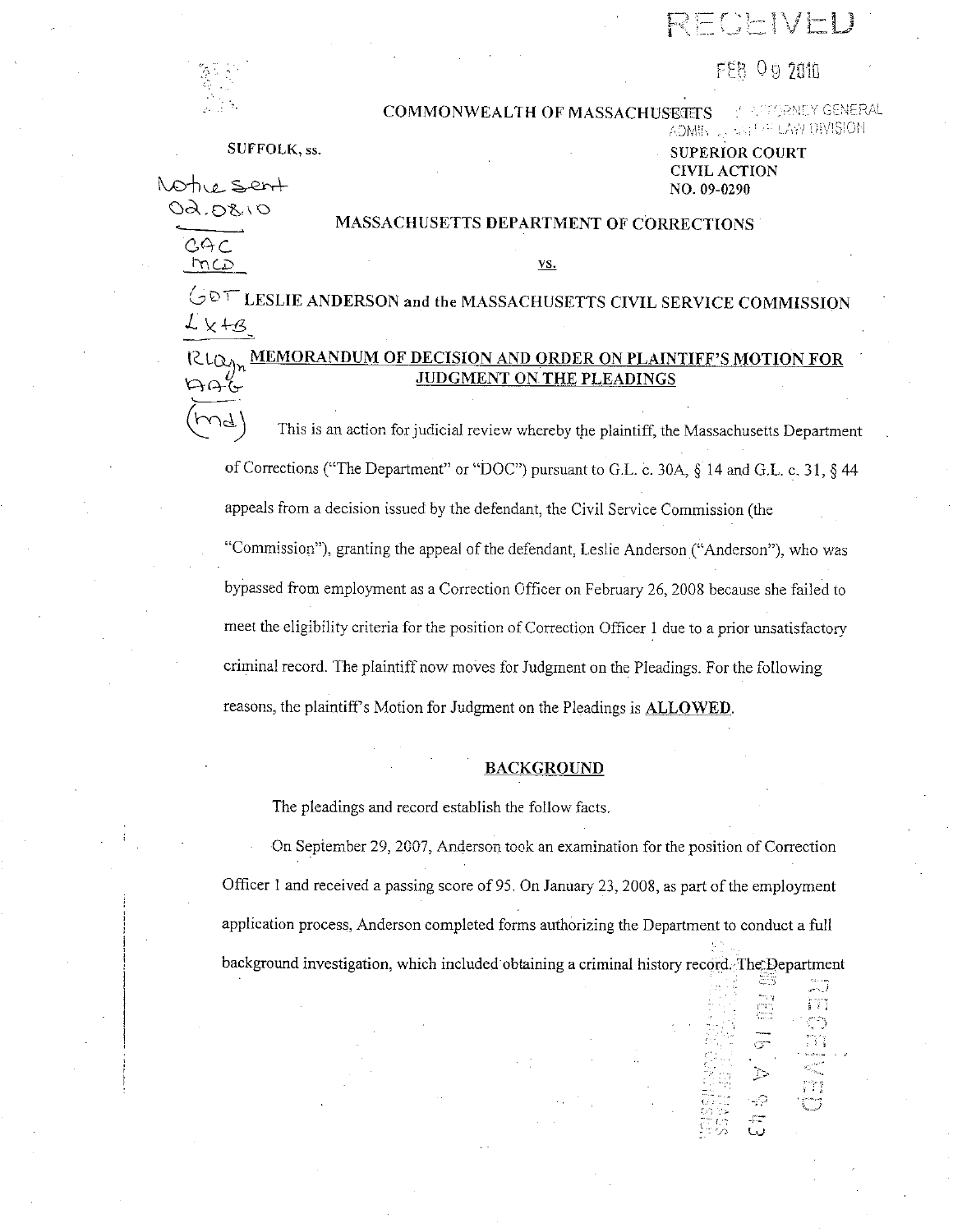obtained a copy of Anderson's Criminal Offender Records Information ("CORI") through the Criminal Justice Information System (CJISJ, which listed various criminal charges as well as her motor vehicle operator history. This report revealed that Anderson had been charged with assault with a dangerous weapon (knife), operating under the influence of alcohol, operating negligently, vandalism of property, malicious destruction of property for which she was ordered to pay restitution, assault and battery of which she was found guilty after a trial, and disturbing the peace. The Department bypassed Anderson because of her unsatisfactory criminal history.

#### **PROCEDURAL HISTORY**

On August 6, 2008, the Civil Service Commission held a full hearing. Anderson testified that the facts in the CORI report were accurate, but offered testimony in mitigation or explanation of the underlying offenses. On November 24, 2008, the Commission issued its decision ordering Anderson to be placed at the top of the eligibility list for the Correction Officer I position. The Department filed its.Motion for Reconsideration on December 4, 2008, which was denied on December 23, 2008 by a 2-2 vote. The Department also filed a Motion to Stay on or about August 12, 2009. On or about August 31, 2009, the Department filed the present Motion for Judgment on the Pleadings pursuant to Mass. R. Civ. P. 12(c).

#### **DISCUSSION**

#### **I. Standard of Review**

A party aggrieved by a final decision of the Commission may seek judicial review of that decision in the Superior Court pursuant to G.L. c. 31, § 44. The provisions of the Administrative Procedures Act c. 30A govern review of the Commission's decision. Review of conclusions of law is de novo. Raytheon Co v. Dir. of Div. of Employment Sec., 364 Mass. 593, 595 (1974).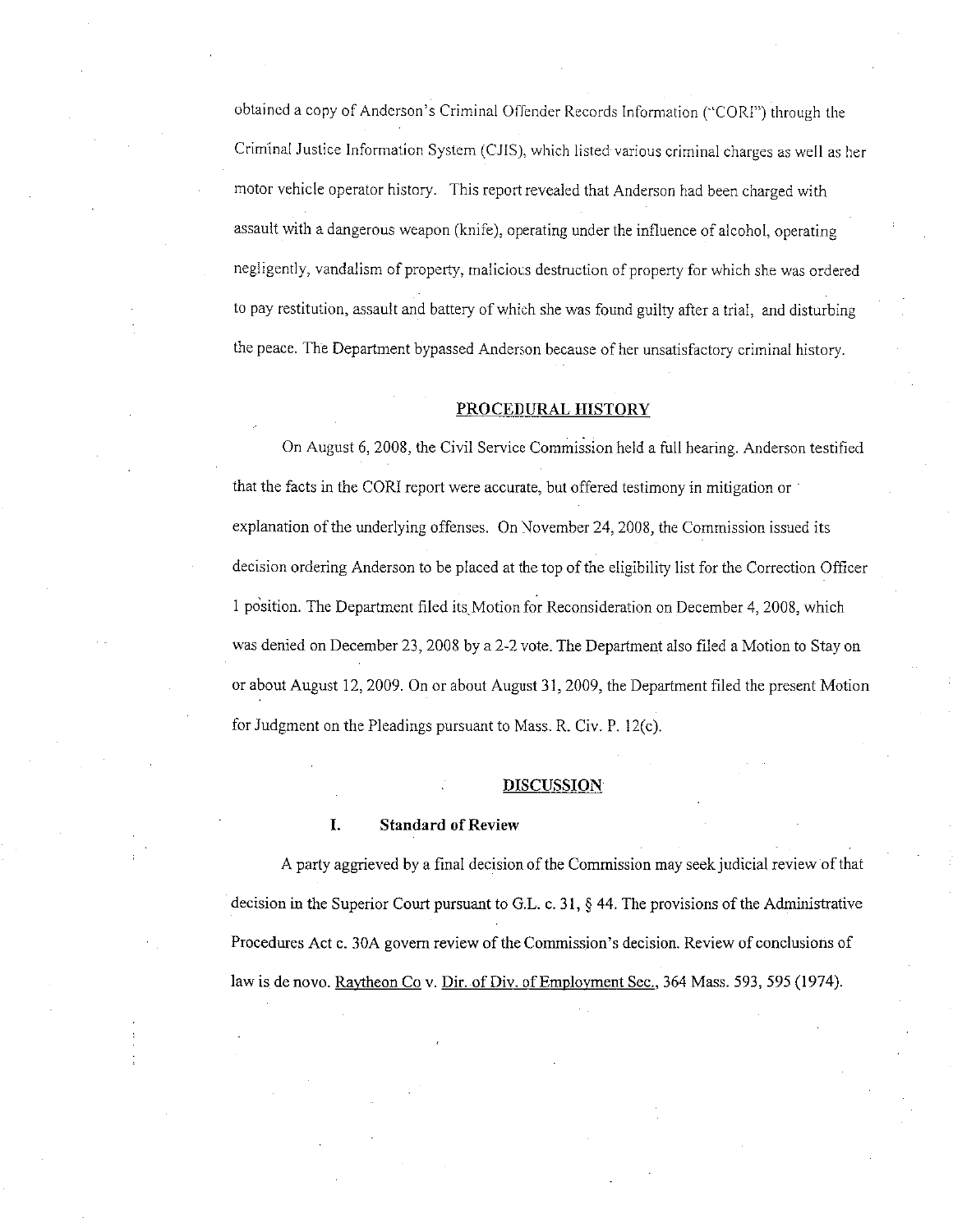**The Commission"s factual determinations must be supported by substantial evidence, see G.L c.**  30A § 14(7). Substantial evidence is defined as "such-evidence as a reasonable mind might accept as adequate to support a conclusion." G.L. c. 30A, § 1; see also Lycurgus v. Director of the Div. of Employment Sec., 391 Mass. 623, 627-628 (1984). The duty of the Commission is to apply the facts found to determine whether "there was reasonable justification for the action taken by the appointing authority in the circumstances found by the Commission to have existed when the appointing authority made its decision." School Committee of Brockton v. Civil. Service Commission, 43 Mass. App. Ct. 486, 489 (1997), quoting Watertown v. Arria, 16 Mass. App. Ct. 331, 334 (1983). The Commission, however, does not have the authority to "substitute its judgment about a valid exercise of discretion based on merit or policy considerations by an appointing authority." City of Cambridge v. Civil Service Commission, 43 Mass. App. Ct. 300, 304 (1997).

Judicial review is limited to the administrative record. G.L. c. 30A § 14(5). Where the Commission's decision is based on substantial evidence, the Court will not substitute its views as to the facts. Cherubino v. Board of Registration of Chiropractors, 403 Mass. 350, 354 (1988). A party challenging the commission's ruling bears the burden to demonstrating its invalidity. Faith Assembly of God v. State Bldg. Code Comm'n, 11 Mass. App. Ct. 333, 334 (1981).

The standard of review for the commission when reviewing an appointing authority's decision under G.. c. 31 § 2 (b) is "whether, on the basis of the evidence before it, the appointing authority has sustained its burden of proving that there was reasonable justification for the action taken by the appointing authority." City of Cambridge, 43 Mass. App. Ct. 300, 303 (1997). In the context of review 'justified" means "done upon adequate reasons sufficiently supported by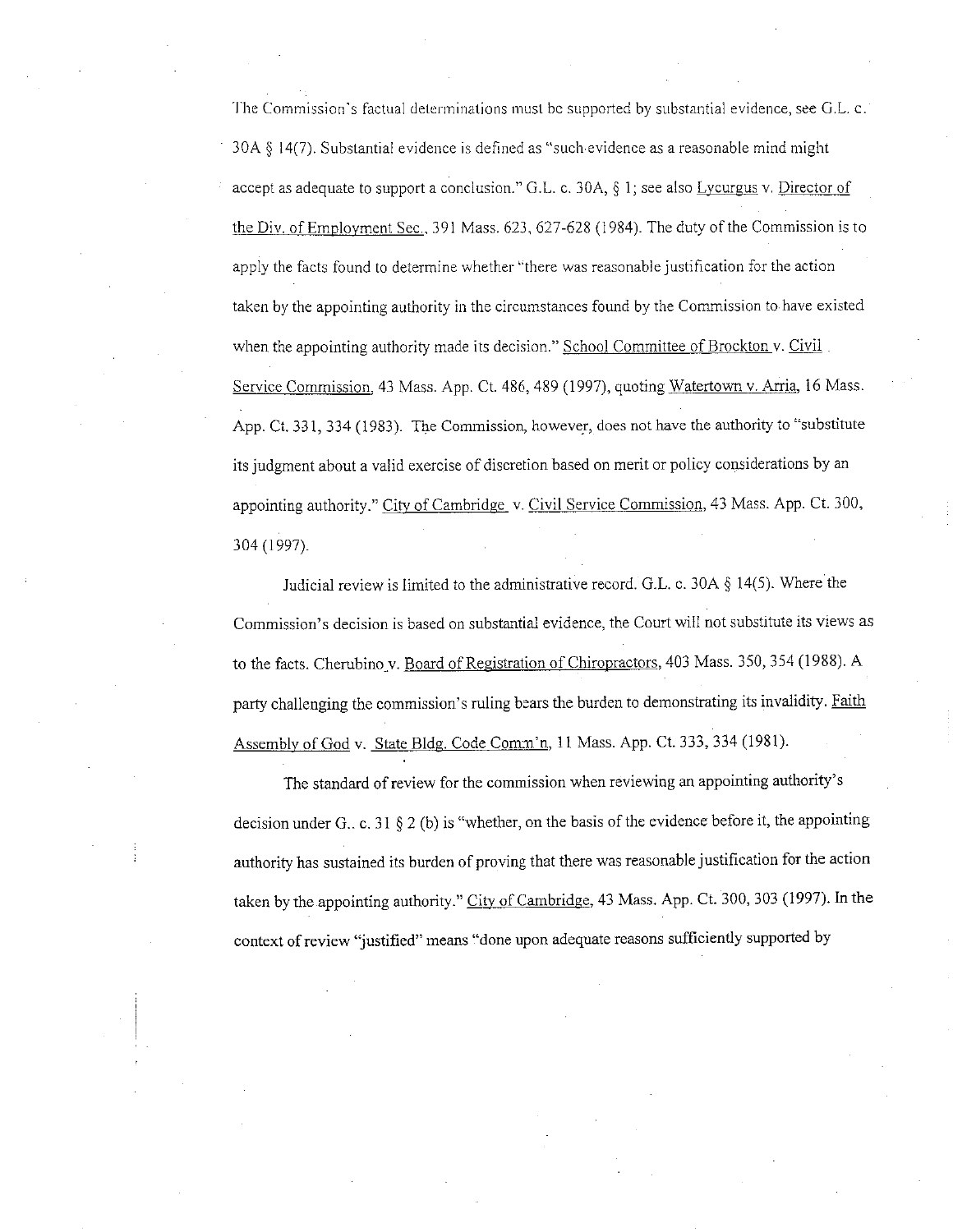credible evidence, when weighed by an unprejudiced mind, guided by common sense and by correct rules of law." Id. at 304.

# II. **Evidence Supporting the Department's Determination**

The Commission's decision placing Anderson on the top of the eligibility list for the Corrections Officer 1 position is erroneous as a matter of law and constitutes an abuse of its statutory authority. The role of the Commission when reviewing a decision made by an appointing authority is to "focus on the fundamental purposes of the civil service system - to guard against political considerations, favoritism, and bias in governmental employment decisions, including of course, promotions, and to prqtect public employees from political control. .. However it is not within the Commission's authority to substitute its judgment about a valid exercise of discretion by an appointing authority." City of Cambridge, 43 Mass. App Ct. 300, 304. (1997). The Commission's role is to ensure that political favoritism or bias does not taint the appointing authority's employment decisions. Id. at 305. The Department's decision to bypass Anderson does not meet any of the concerns of political favoritism or bias that the Commission was created to limit.

The Department must hire applicants who demonstrate good judgment, controlled behavior, and respect for others and the law. Anderson's criminal history and admitted conduct at the Commission Hearing failed to establish that she possessed these traits. The Department is charged with ensuring the safety of its institutions and the care of the inmates in its custody. The Department therefore has the discretion to bypass potential employees with a criminal record, especially when the offenses on that record involved behavior that was assaultive, destructive and reckless, exhibiting a lack of self control. The Department could correctly conclude that behavior such as Anderson's demonstrates a significant risk that if put in a similar situation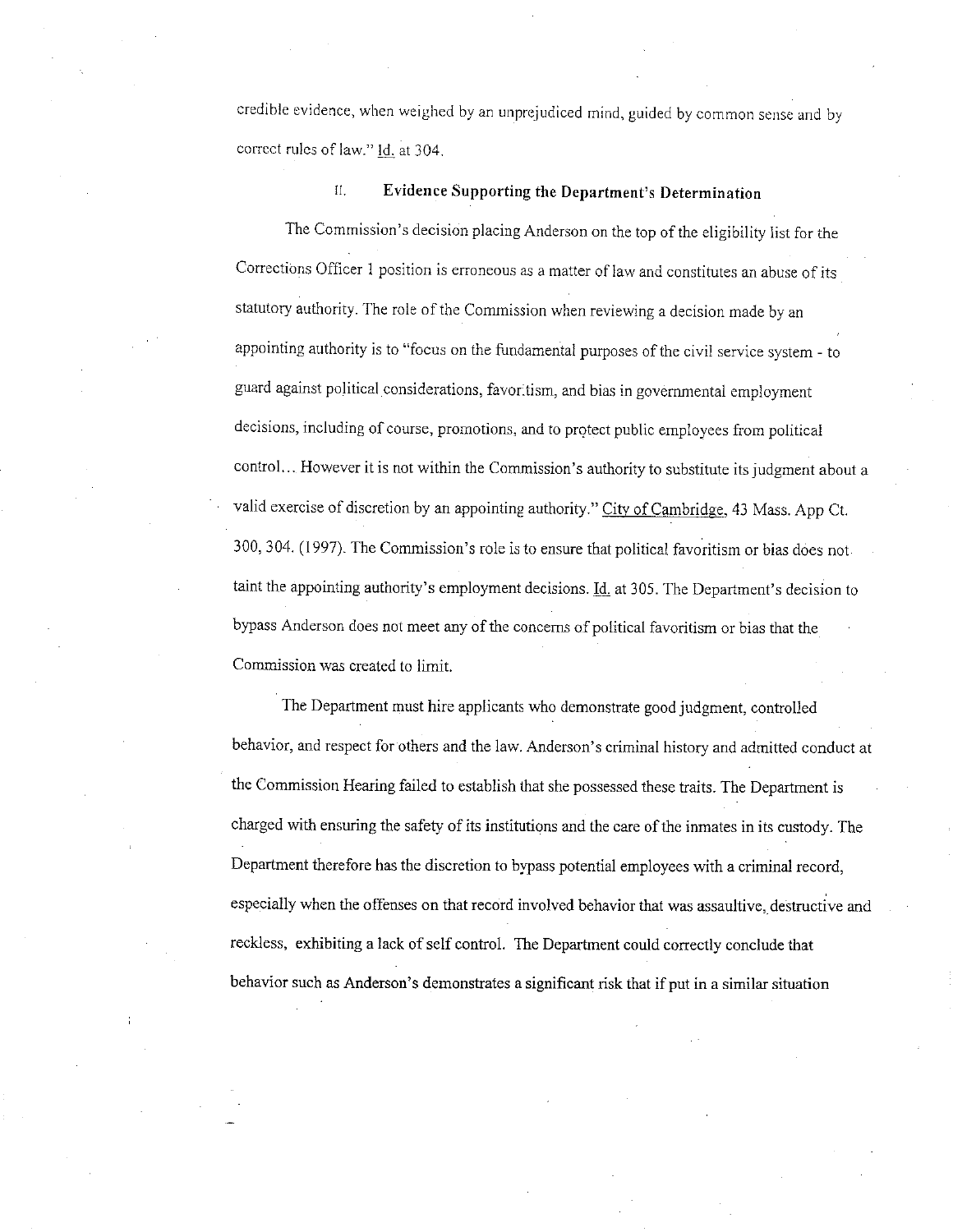**again, the applicant may act aggressively towards others, including an inmate.** 

It is permissible for the Department to review a CORI and make a determination based on the record as to whether the applicant should be denied. The Department need not investigate the underlying circumstances of individual offenses in deciding whether the applicant is suitable. To require otherwise would place on the Department the unreasonable burden of examining every single criminal charge on an applicant's record by ordering docket entries, accessing police reports, and even ordering transcripts of proceedings. The time and cost expended in such an exercise would be prohibitive.

The Department sustained its burden of showing that there was reasonable justification for the action taken. In 1994, Anderson was charged with disturbing the peace. In 2000, she was found guilty of assault and battery after a trial and was placed on 6 months of supervised probation. In 2000, Anderson was also charged with malicious destruction of property and required to pay restitution. In 2004, she was charged with operating under the influence of alcohol, and admitted to sufficient facts. The matter was continued without a finding for one year and she was also placed on supervised probation and ordered to attend a program. In 2005, while on probation, Anderson was charged with assault with a dangerous weapon and placed on supervised probation for 6 months, after which time the case was dismissed.

Anderson admits to most of the criminal conduct except to the 200r Assault with a Dangerous Weapon, which she stated was "made up.". However, even putting that charge aside, Anderson's own testimony regarding the 2000 Assault and Battery and Malicious Destruction of Property validates the Department's determination. She admitted that, a full two weeks after a woman allegedly abused her son, she went to the woman's home and broke a window after the woman refused to come out of the house. When the woman did come out of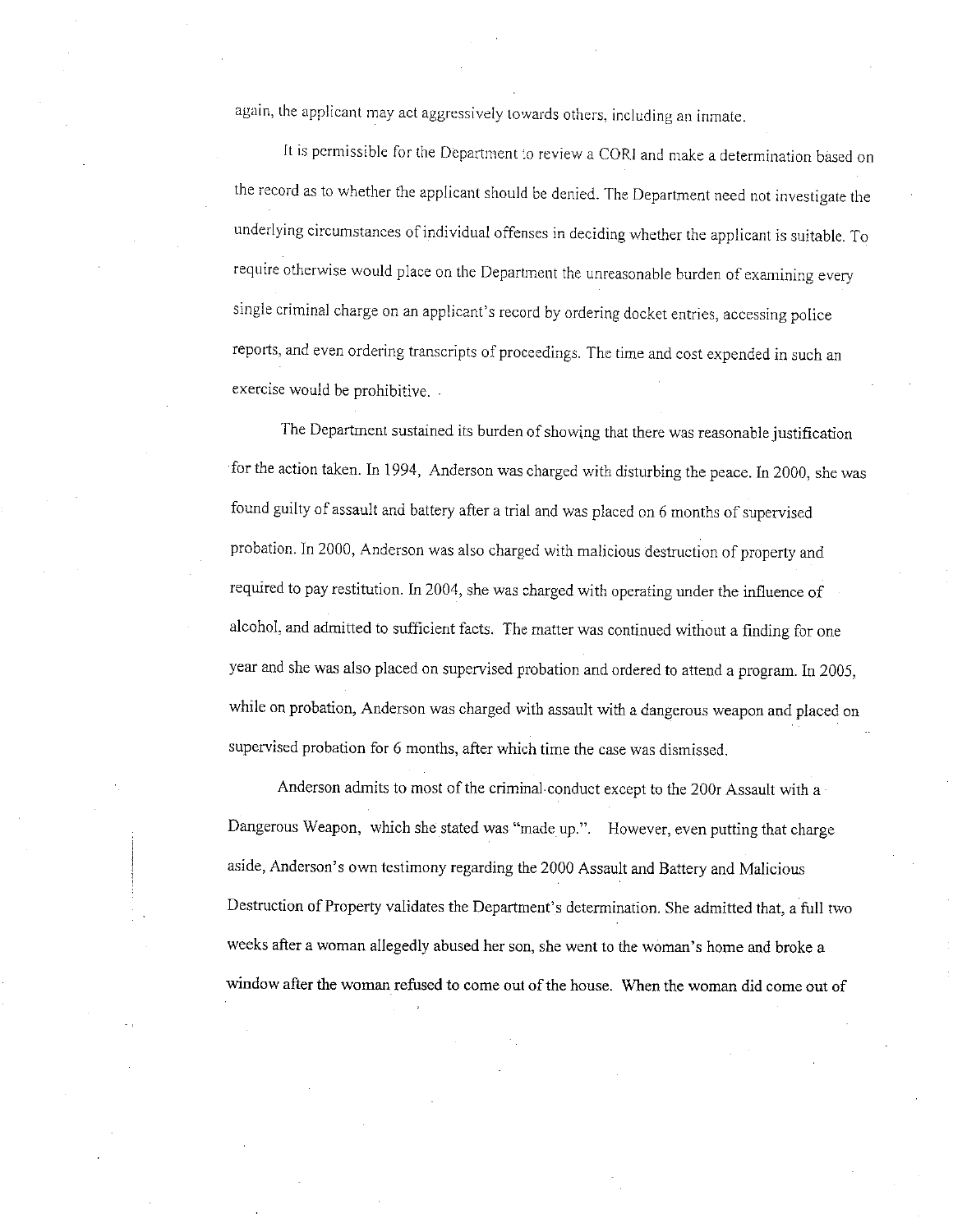her home, Anderson assaulted her, Anderson's testimony as to her OUI charge, even while attempting to downplay the offense, is equally damning. She admitted to her reckless decision to drink while on medication, and then to drive, Indeed, all of Anderson's testimony lends support to the Department's decision to bypass her based on her criminal record.

## **III.** The Civil Service Decision Ignored Precedent

In ruling for Anderson, the Civil Service Commission held that the Department had not sustained its burden of proof since the decision to bypass was made solely on the entries in the CORI report. The Commission held in Preece v. Department of Corrections, 20 MSCR 152 (2007), that the Department could rely on information obtained though a CORJ report to bypass a candidate. In Preece, the applicant had been exonerated on all charges for second-degree murder, assault and battery, and a variety of firearms violating arising out of a single incident.

While the defendant in Preece was bypassed for a police officer position, many cases support treating applications for correction officer position in similar fashion. Police officers and correction officers are both held to a higher standard because of their official responsibilities. Puopolo v. Civil Service Commission, et al., Mass. App. Ct., <sup>16</sup>MSCR 60 (2003). Correctional officers are also entitled to the same deference as police officers. Gunter v. Superintendent, <sup>72</sup> Mass. App. Ct. 1101 (2008).

The Commission upheld the bypass of an applicant for the position of police officer on the basis of his criminal history despite the fact that all charges against him had been dismissed. Lavaud v. Boston Police Department, 17 MSCR 125 (2004) (Commission upheld bypass due to Appellant's long records of arrests although the charges were later dismissed); Brooks v. Boston Police Department, 12 MSCR 19 (1999) (Commission upheld original bypass despite age of criminal record); Soares v. Brockton Police Department, 14 MSCR 109 (2001) (Commission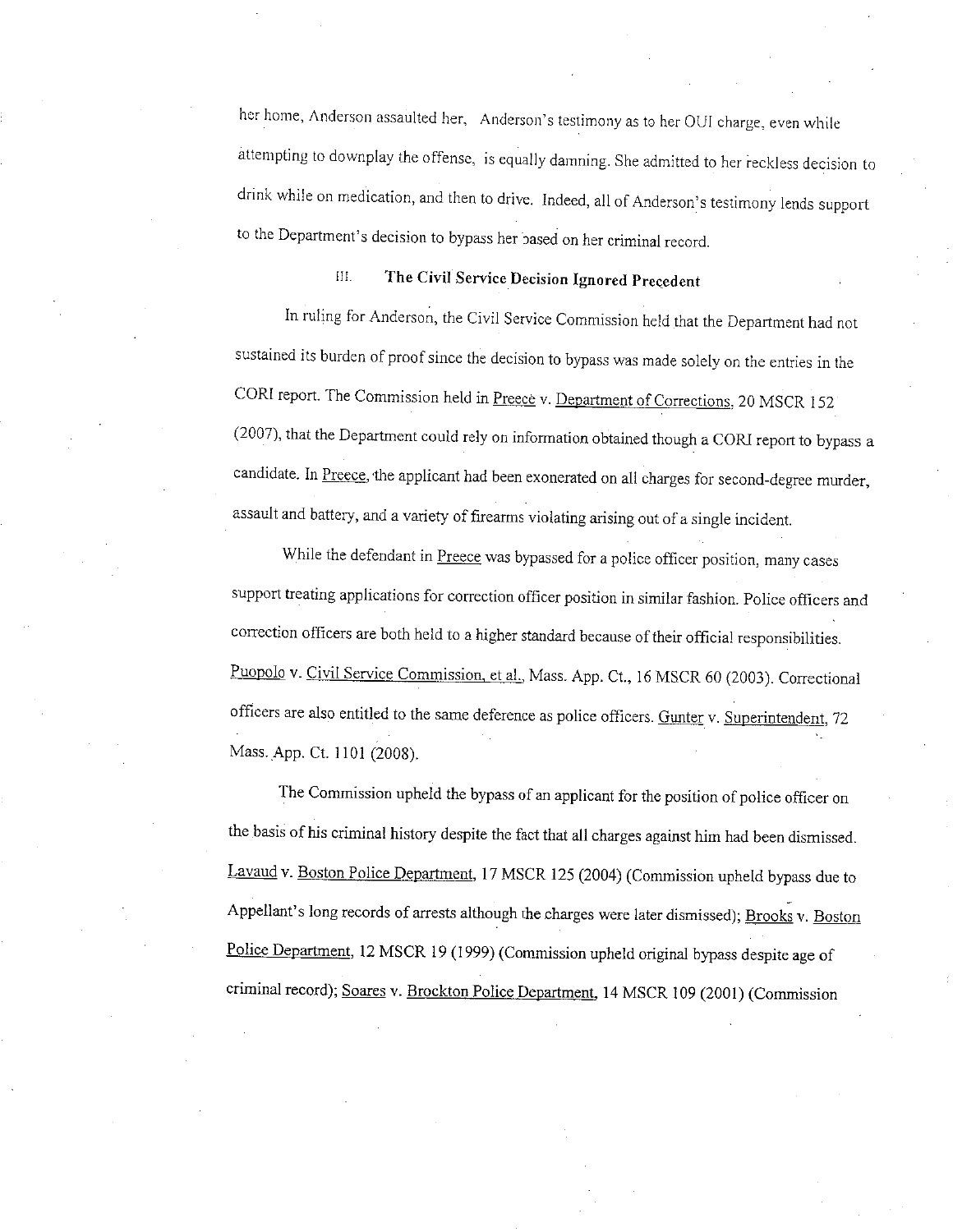upheld original bypass because Appellant's ·'past conduct and criminal records demonstrate lack of sound judgment and character unbecoming of a police officer."). The Department's decision to bypass Anderson on the basis of her CORI report is consistent with Commission precedent.

The Hearing Officer violated the Commission's statutory authority in overturning the Department's decision to bypass Anderson. "Where an appeal from an action by the appointing authority is brought before it, the commission does not have the authority "to substitute its judgment about a valid exercise of discretion based on merit and policy considerations by an appointing authority ... In the task of selecting public employees of skill and integrity, appointing authorities are invested with broad discretion."" Town of Burlington v. McCarthy, 60 Mass. App. Ct. 914 (2004) quoting City of Cambridge. <sup>43</sup>Mass. App. Ct. 300, 304-305 (1997). "It is not for the Commission to assume the role of super-appointing agency, and to revise those employment determinations with which the Commission may disagree." Town of Burlington, 60 Mass. App. Ct. 914 (2004).

The Department presented sufficient evidence that Anderson does not possess the qualities expected and required of a Corrections Officer. A Corrections Officer is responsible for the safety and security of the prisons. The Department properly concluded that placing an applicant with a violent criminal record in a prison setting would put the safety and security of the prison and inmates at risk.